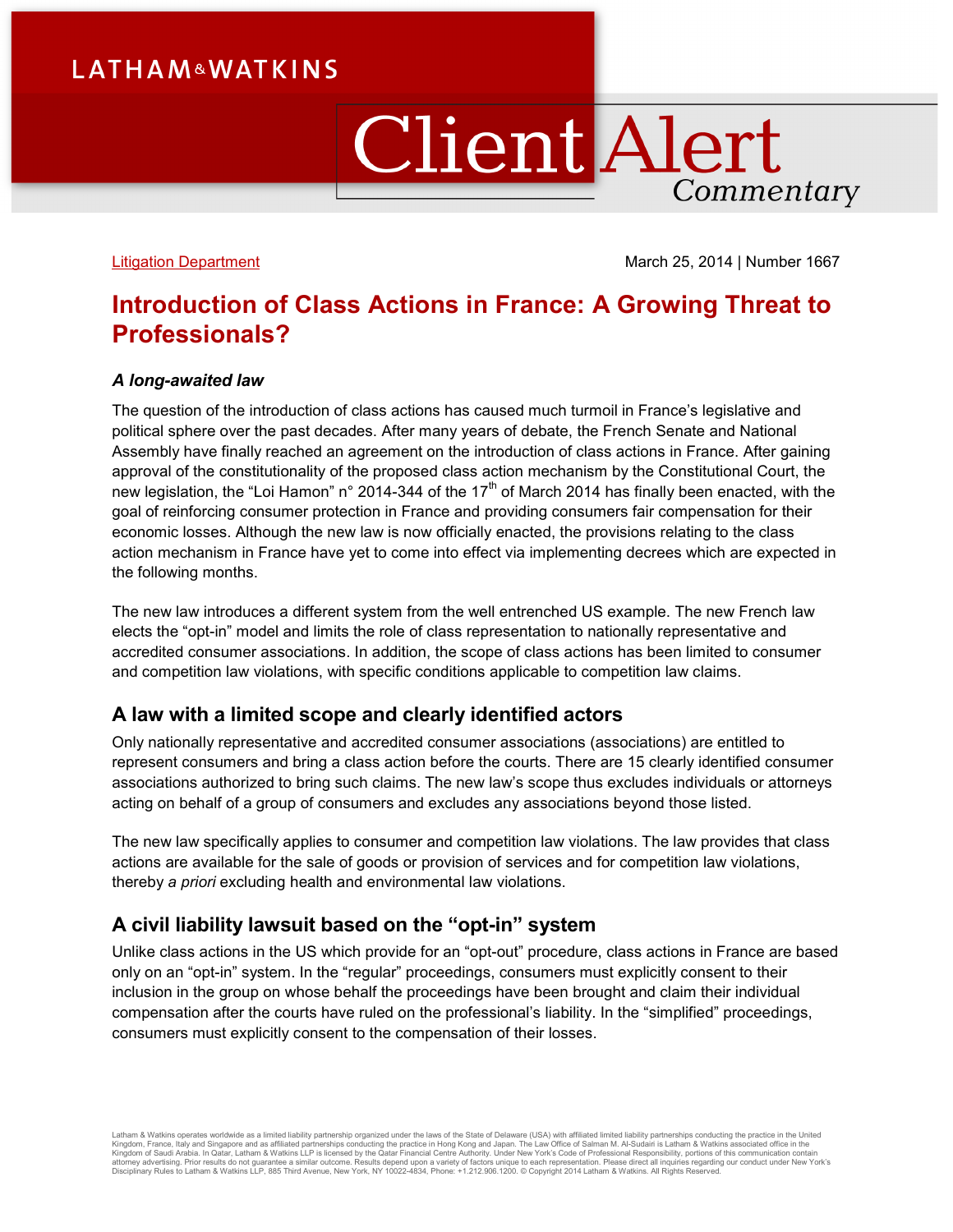#### **"Regular" proceedings**

Associations can seek recovery for individual economic losses sustained by similarly situated consumers. Article 3 of the law, which adds a preliminary article to the first book of the French Consumer Code, defines a "consumer" as any natural person acting for purposes which fall outside of his trade, business, craft or profession.

An action can only be brought for material damages sustained by consumers as a result of one or more professional's breach of its/their legal or contractual obligations. Compensation through the class action process thus excludes non-pecuniary damages such as for moral and bodily injuries (which claimants can still recover individually). Civil courts (*tribunaux de grande instance*) have jurisdiction over class action claims.

The new law establishes a four-stage procedure.

### **1st stage: the first ruling on liability**

In a first ruling, the court will assess whether the conditions required to bring a class action are met. In doing so, the judge will verify that the association is one of the 15 competent associations and determine whether a class action is appropriate for the claim at hand (*i.e.* whether the association seeks to obtain recovery of material damages sustained by consumers placed in similar or identical situations and resulting from consumer or competition law violations).

The court will also determine the liability of the professional on the basis of individual cases brought by the association. At any point during the procedure, the court can order measures it deems necessary for preserving evidence, including evidence held by the professional.

If the professional is held liable, the court will determine the group of consumers entitled to compensation or set forth the criteria for group inclusion and the damages that can be awarded to each consumer or each category of consumers forming the group and the amount of those damages. In-kind reparation is possible when appropriate, subject to the conditions set out by the court.

Finally, the court will determine the appropriate measures to inform the consumers likely to be part of the group. The court's decision will be publicized only after the ruling has become final. The professional bears the cost of publishing the judgment.

The court will also set out the conditions under which and the time period during which consumers can apply (opt in) to become a member of the group (no less than two months and no more than six months after the publication of the ruling) as well as the time period during which the liquidation of the assessed losses should occur and the deadline to bring before the court any difficulties arising out of the liquidation phase.

### **2nd stage: the opt-in phase**

Depending on the conditions determined by the court, the concerned consumers can either directly contact the professional, the association or the court-appointed legal professional assisting the association to opt in to the group. At this stage, the professional will be able to verify or object to a consumer opting-in to the group and the consumer's claim for compensation.

#### **3rd stage: the liquidation of the assessed losses**

Opting in to the group results in an implicit mandate granted by the consumer to the association charged with claiming and reallocating the compensation to the consumer. The association thus receives the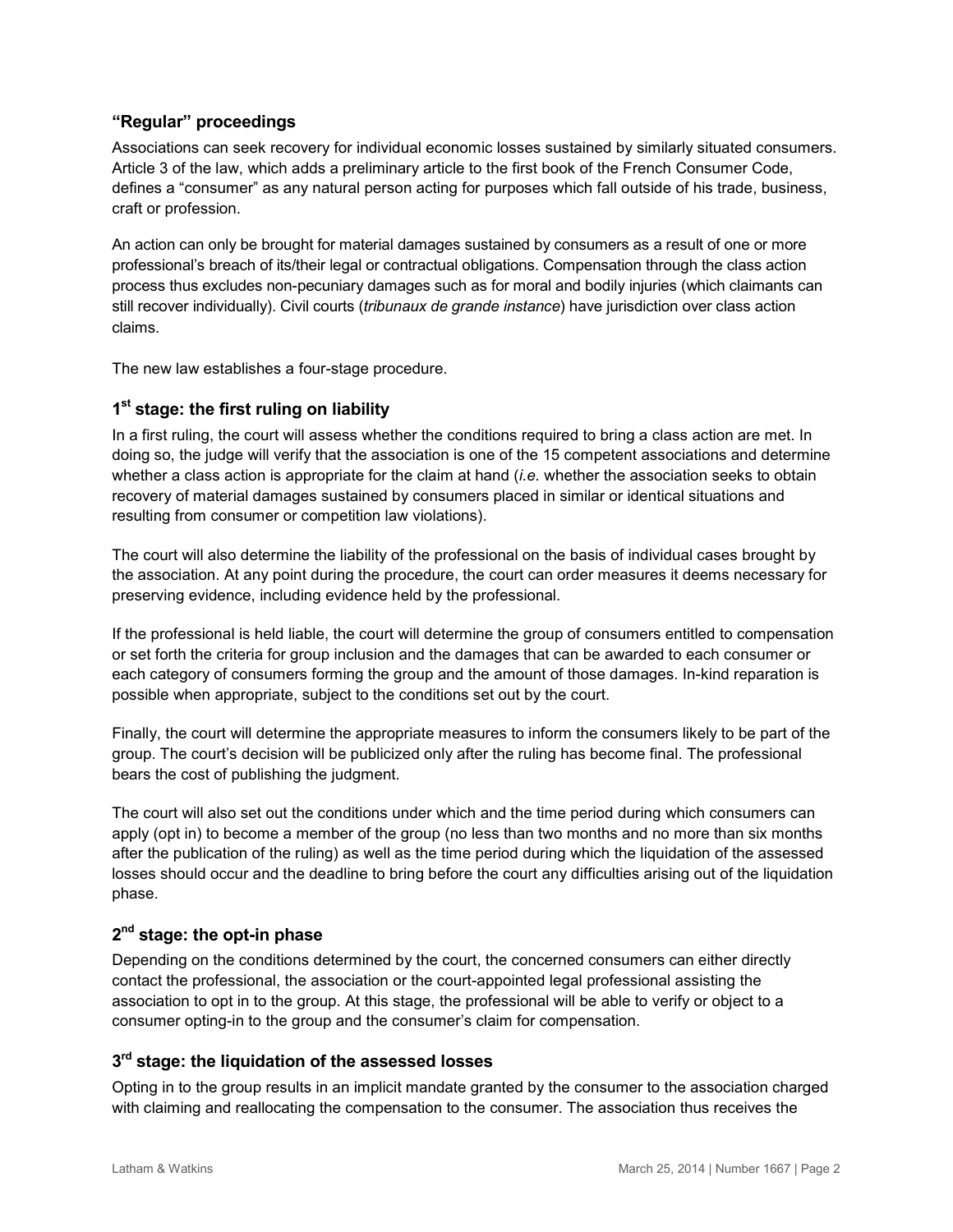financial compensation awarded by the judge on behalf of the members of the group, puts the amount into escrow with the *Caisse des dépôts et consignations* (the French sovereign fund) and then allocates the sums to each individual group member.

#### **4th stage: the (potential) second ruling on liquidation**

Any difficulties that may arise during the liquidation phase — related to the person of the consumer and/or its individual claim — will be the object of a second judgment, before the same court, in a time period provided in the first judgment. The association will enforce this second judgment which will rule on the difficulties and order the professional to pay.

#### **"Simplified" proceedings**

The new law also provides for an alternative "simplified" process based on a "closed" opt-in model. When consumers are identified and their number is known, the judge can rule on the professional(s) liability and order the professional(s) to compensate directly and individually the consumers within a time period and under conditions set by the court. The opt-in process is "closed" in the sense that the group of consumers is known and determined before the class action is brought and before any ruling on the liability of the professional. The decision is not made public; when final, the decision is communicated to each consumer individually, who must then accept compensation as provided in the judgment.

#### **Mediation**

The new law recommends associations pursue mediation as an alternative to seeking compensation through the courts for losses sustained. Only associations can participate in the mediation process. Any agreement resulting from mediation must be approved by the court, which will examine whether the agreement meets the consumers' best interests. If the court approves the agreement, the court will enter a binding judgment on the mediating parties.

### **Specific conditions for class actions based on competition law violations**

The new law provides specific conditions for class actions for competition law violations, based on a "follow-on" model. This follow-on model provides that associations can only bring class action suits after a ruling from the competent authorities (whether national or European) finding a competition law violation, after all appeals on the finding of the violation have been exhausted.

The adoption of a follow-on model may significantly impact competition law proceedings in France, particularly with respect to leniency programs. The applicant submitting a leniency application will face the risk that, by benefiting from the leniency, the applicant will be exposed earlier on to a class action as there is no incentive for a leniency applicant to appeal the Authority's decision finding the violation, as opposed to say, the other members of the cartel of horizontal agreement. The threat of a class action may thus diminish the appeal of the "first come first served" leniency application model in France.

In addition, the new law also extends the time period during which consumers can seek compensation. The new law provides that this time period is five years from the date on which the decision finding the violation is no longer appealable as regards the finding of the violation, as opposed to the prior prescription period of five years from the date on which the holder of the right is aware or should have been aware of the facts allowing him to assert this right.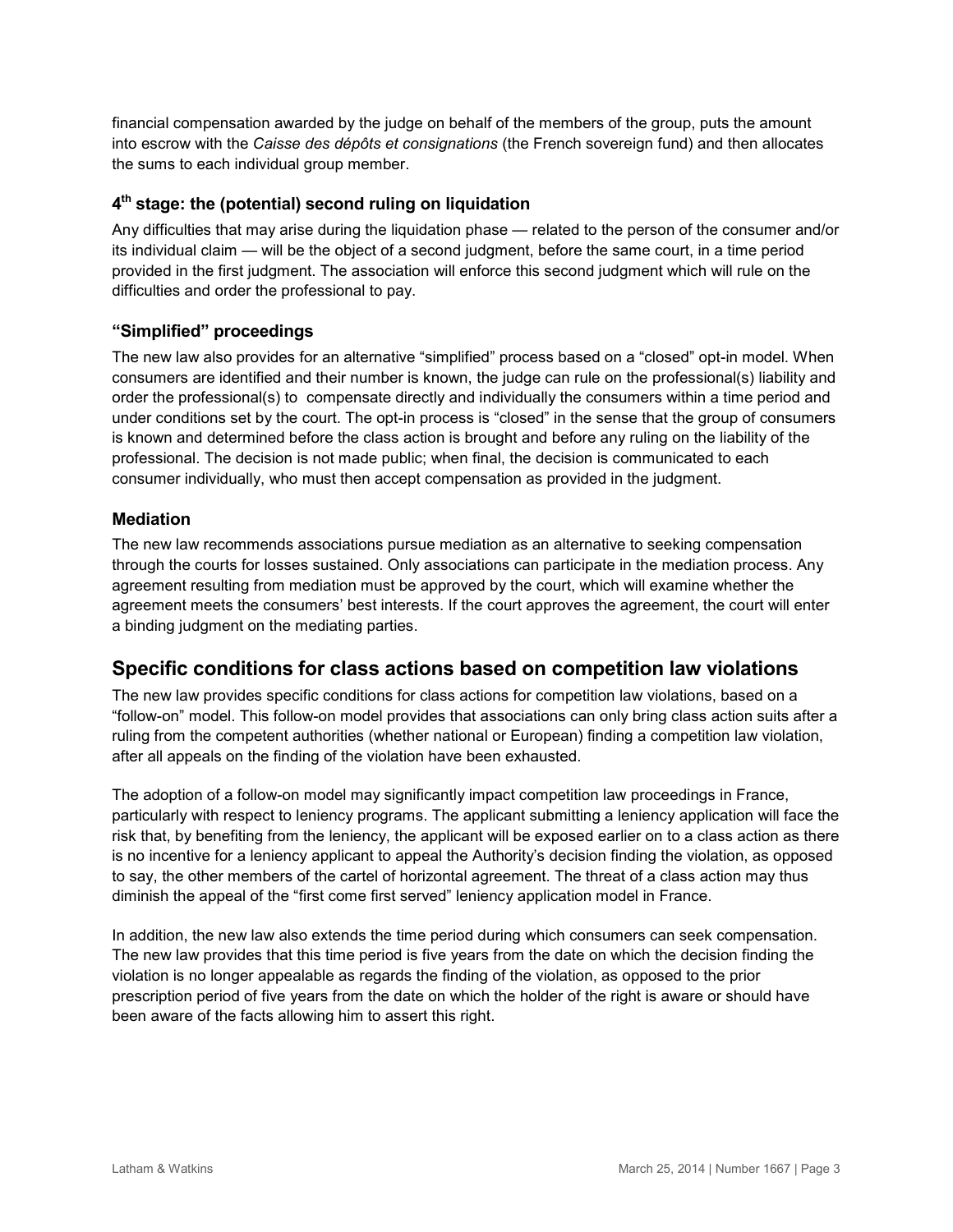### **What are the practical consequences for professionals?**

How this new law will translate in France's judicial system remains uncertain given the difficulty of predicting how some aspects of the law — which are totally new in the French legal system — will be applied by the courts.

Ruling on a professional's liability on the basis of individual cases — which are meant to represent the whole group but which cannot encompass all individual cases of all the potential members of the group as well as quantifying and proving losses sustained by an unknown number of victims, are procedural innovations in French law, for which the law gives the courts total leeway.

Whether "simplified" or "regular," class action proceedings are long and complex. The responsibility for the opt-in and the liquidation of the assessed losses stages solely rests on the associations (although they can be assisted by legal professionals) and are not in the hands of the courts. These stages require both human and financial means that the associations do not necessarily possess. In addition, these stages are key for the professional, who will then be able to identify the number of victims and assess the amount of reparation claimed and challenge opt-ins or claims of any member of the group (in the context of simplified proceedings, the ability to challenge opt-ins and claims will necessarily arise after the court's ruling ordering the professional to compensate the losses of the identified consumers.)

Furthermore, as noted above, jurisdiction over class action proceedings has been granted to all civil courts in France. Proposals to limit the number of competent courts to increase their level of specialization — although raised during the discussions on the bill — were not retained in the final version of the law. Professionals will thus have to prepare their defence adequately in the context of a higher degree of legal uncertainty due to the absence of specialized courts. Finally, as noted above, for competition law violations, professionals might need to reconsider their strategies regarding leniency programs and other negotiated proceedings.